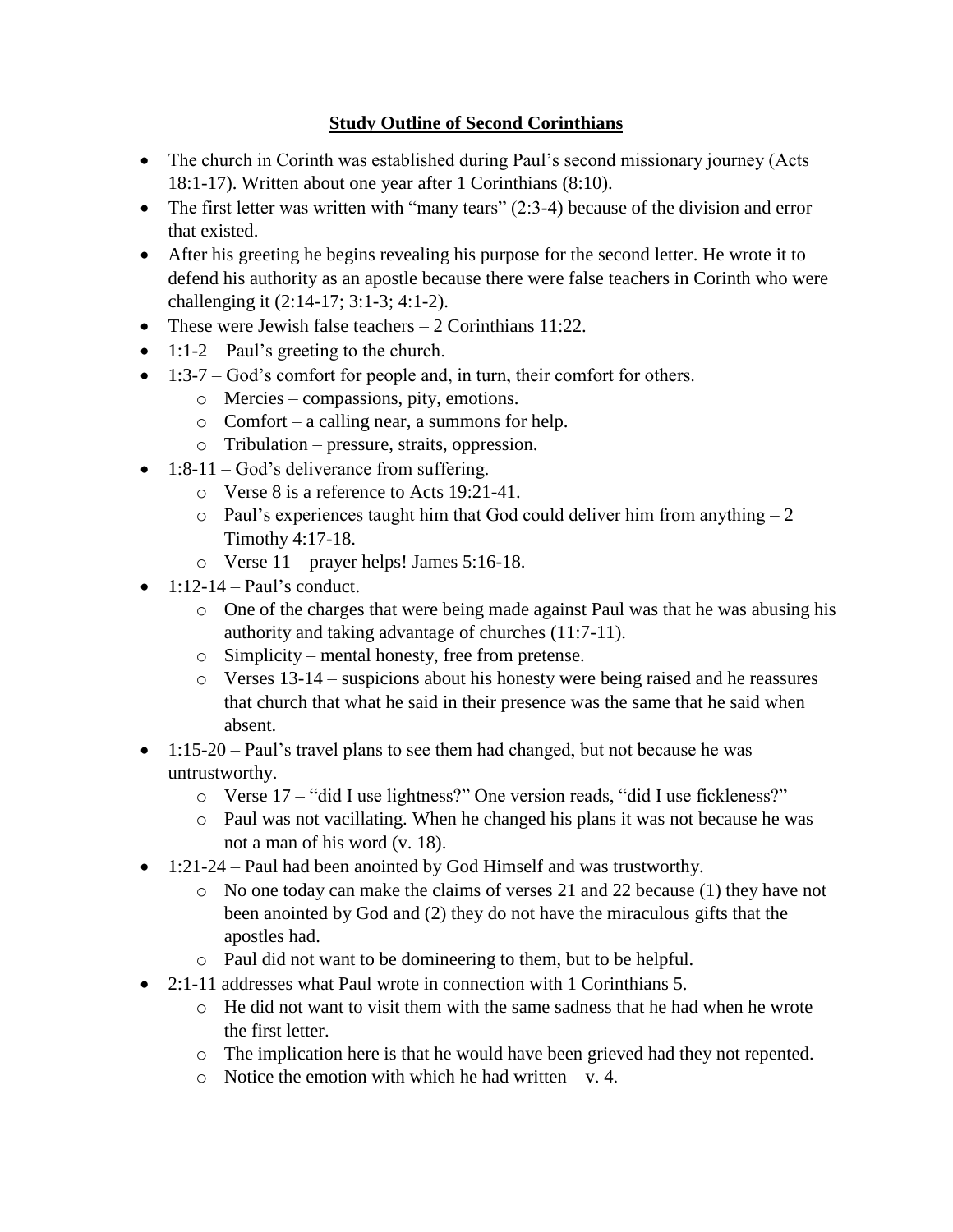- o Verses 5-7 address the events of 1 Corinthians 5. The man who was guilty of fornication was to be "delivered unto Satan for the destruction of the flesh."
- o This is what is called "church discipline." Faithful Christians are to withdraw their fellowship from those who are living in sin and will not repent (2 The. 3:6, 14-15; Matt. 18:15-17).
- o However, when the sinner repents, he is to be forgiven and accepted back into fellowship – Luke 17:3-4. This is seen here in v. 8-11.
- o Notice verse 11. How can Satan "take advantage of us" in these situations?
	- Corinth could have ignored Paul's command from the first letter. Corinth might have addressed the situation, seen him repent, and then refuse to forgive him.
	- Satan has "devices." They can be subtle or obvious.
- $2:12-17$  Paul's travel and preaching.
	- o Verse 12-13 is a mention of what is read in Acts19-20.
	- o The preaching of the gospel is compared to the aroma of sweet fragrance to all men. It can be refused (v. 16a) or accepted (v. 16b)
	- $\circ$  Who is qualified to do such an important work (v. 16)? Only those who are sincere in their efforts. "Corrupt" (KJV) is "peddle" in the NKJ. Some were preaching the gospel for personal profit. 2 Peter 2:1-3.
- $\bullet$  3:1-5 The discussion continues into chapter 3. It seems that those who were questioning Paul's authority were, perhaps, questioning the motives of his letters. He wasn't writing them for approval.
	- o His work among Corinth was evidence of his authority and love for those people.
	- o What Paul addresses in the rest of the chapter shows that those who were questioning his apostleship were Jewish teachers.
- $\bullet$  3:6-18 Paul was a minister of the New Testament that is written on the hearts of men. He was not a minister of the Old that was written on tables of stone.
	- o This section is extremely important in understanding the differences between the first covenant and the second.
	- o What was "written and engraved on stone" is called: ministration of death, glorious, glory to be done away, ministration of condemnation, done away, abolished, vailed hearts.
	- o The "new testament" (v. 6) is called ministration of the Spirit, ministration of righteousness, glory that excels, vail taken away in Christ, liberty.
	- $\circ$  Verses 17-18 what has been revealed in the New Testament leads us into the image of God.
- The differences between the Old Testament and the New Testament:
	- $\circ$  Deliverer Exodus 19:3-6; Matthew 17:3-5.
	- o Audience Deuteronomy 5:1-5; Matthew 28:18.
	- o Duration Jeremiah 31:31-34; Galatians 3:19.
	- $\circ$  Purpose Romans 7:7-12; Romans 8:1-2.
	- o Sacrifices Hebrews 10:1-4; Romans 8:3.
	- o Language to describe each, especially in Hebrews 7:11-14; 8:3-4, 7; 9:11-15.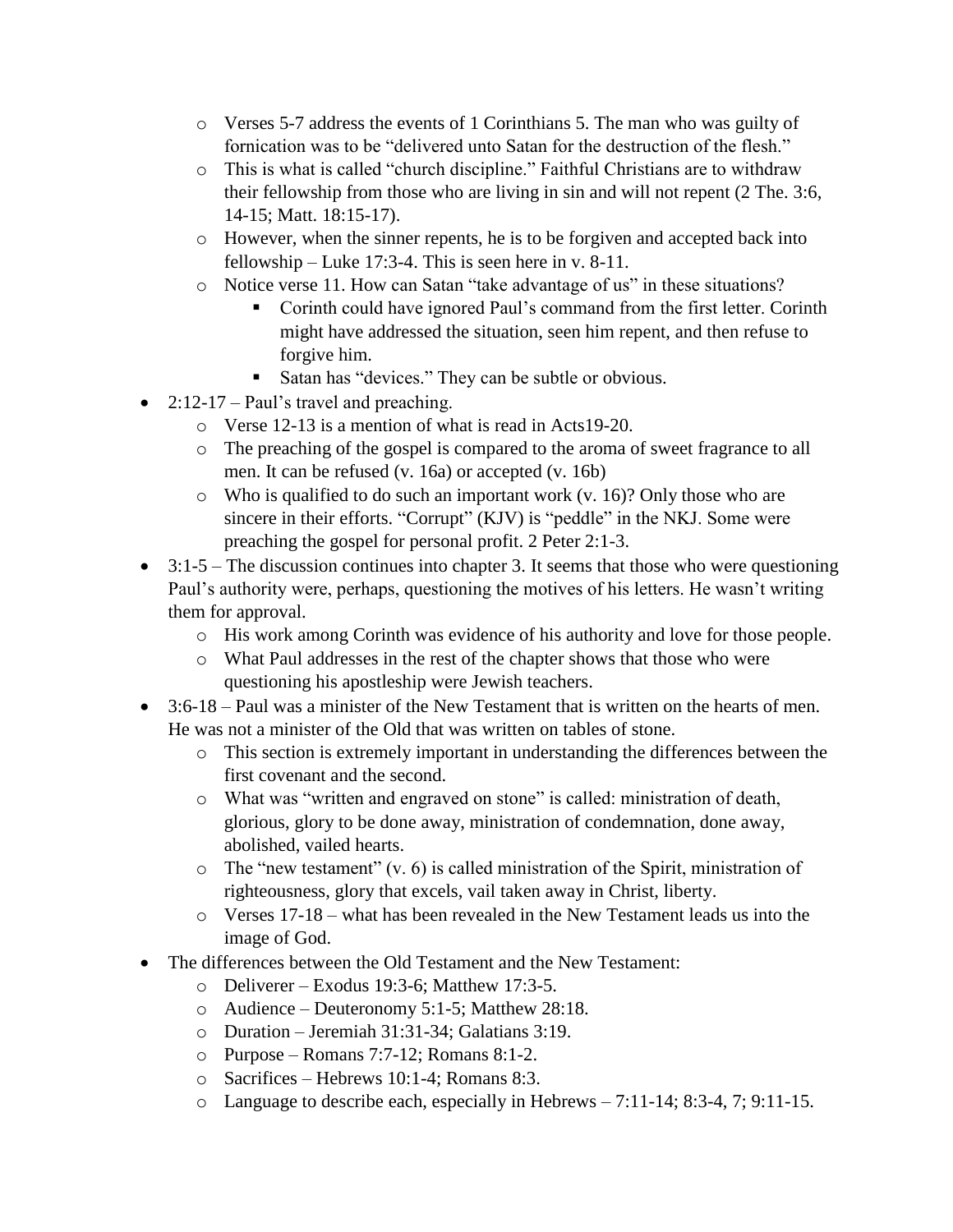The "this ministry" of verse 1 is a continuation of the thought from chapter 3. Paul had just written extensively about being a "minister of the new testament" (3:6).

- 4:1-4 How Paul handled the new testament.
	- o Verse 2 is not necessarily a defense of himself, but a charge against those who were troubling Corinth.
	- $\circ$  Dishonesty = shameful, disgraceful; craftiness = trickery, cunning; deceitfully = to mix or adulterate.
	- o The "god" of this world (age NKJ) had blinded some. While Satan is not deity, some have turned him into their god. Some people are lost (v. 3) because their minds have been blinded to the truth through lies.
	- o *Hid* is the same Greek word as *veiled* from chapter 3. This again indicates that those who were troubling Corinth were Jewish converts trying to turn people against Paul and back to the Law of Moses. They refused to turn to the light of the gospel  $(v. 4)$ .
- $\bullet$  4:5-7 Paul was a messenger of light (the gospel).
	- o Verse 5 seems to be another charge against the trouble makers. It appears that they themselves were the subject of their teaching.
	- o Paul had no personal gains or profit in mind when he preached.
	- o God had shined in his heart with the light of knowledge (v. 6).
	- o Paul's work manifested honesty, unselfishness, and service to others.
	- o The treasure he possessed was the gospel (v. 7).
- 4:8-15 What Paul endured as a preacher and why.
	- $\circ$  "We which live" (v. 11) Philippians 1:21-24.
	- o The persecution and eventual death that Paul suffered led to the spiritual life of Corinth and many others (v. 12).
	- o His continual suffering did not cause him to be silent (v. 13). The reason is stated in verse 14.
	- o Paul was willing to suffer for the benefit of others (v. 15). Colossians 1:24.
- $\bullet$  4:16-18 The outward man contrasted with the inward.
- 5:1-8 Paul's confidence in what God has prepared.
	- o We can have confidence that God has prepared something for us in eternity (1 Jn. 3:1-3; 1 Cor. 15:50-55).
	- o The language of verses 2-5 is similar to Romans 8 and 1 Corinthians 15. Notice that this new body is "eternal in the heavens" (v. 1). It is not on earth and it will not be on a renovated earth!
	- $\circ$  Verse 7 is in the context of the confidence that we have in regard to heaven (v. 6, 8).
- $\bullet$  5:9-11 Please God in all things.
	- o It was Paul's endeavor, in whatever he was doing, to be pleasing to God (v. 9).
	- o He understood that he would be judged (v. 10) and his efforts were to persuade men to obey God and states in the end of verse 11 that the Corinthians should have known that too.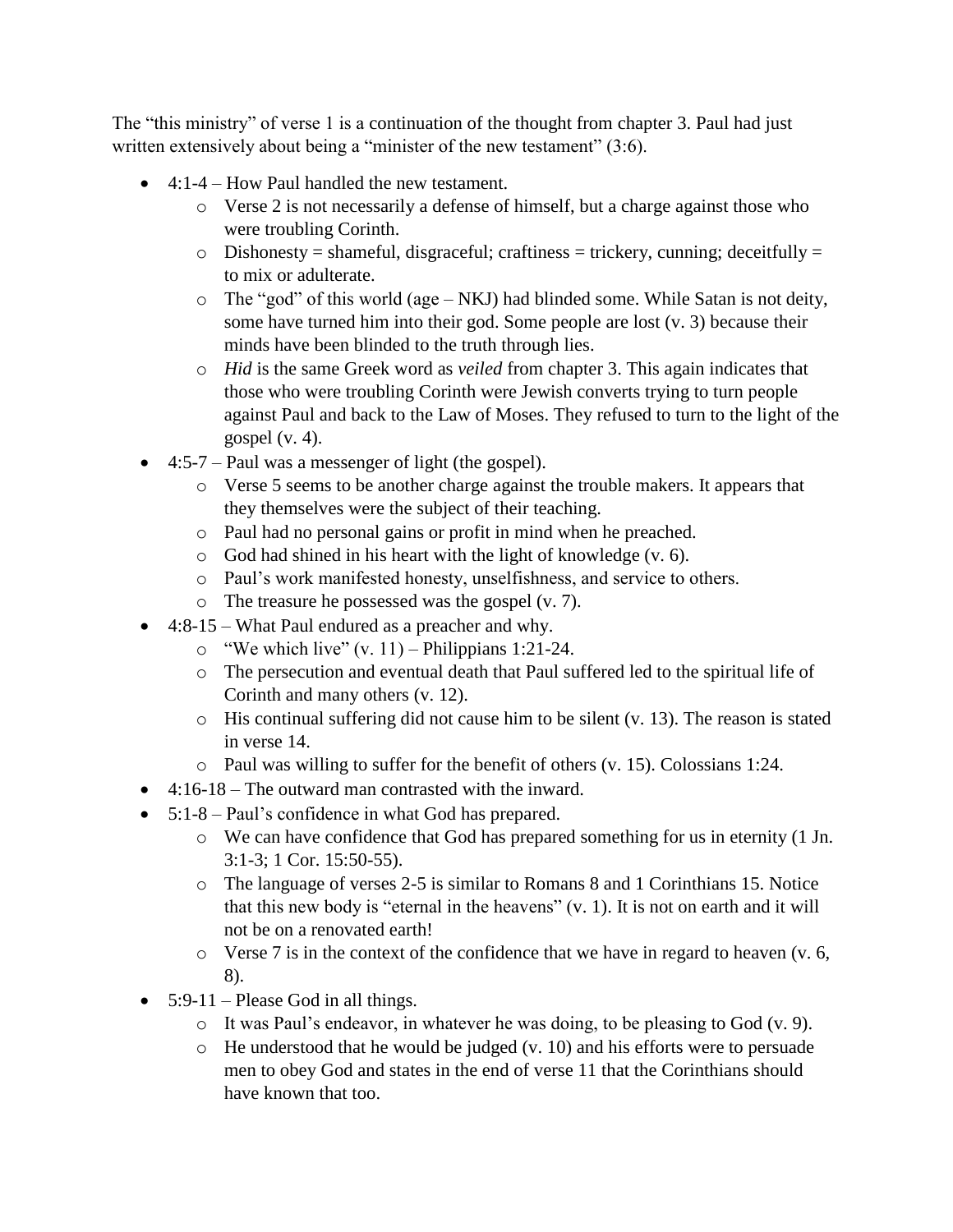- o The final judgment is based on what each one has done. Individual responsibility and individual accountability (v. 10).
- o *Persuade* = "to persuade, particularly to move or affect by kind words or motives."
- 5:12-15 Paul, unlike those causing trouble in Corinth, did not live for himself.
	- o He knew it was not necessary to "commend" himself as others were doing (3:1).
	- o Those accusing Paul of these things were in reality the ones who were guilty.
	- o Paul's life was to live for the one who died for him (v. 15).
- $\bullet$  5:16-21 Reconciliation to God was what he was seeking.
	- o The Jews were ones who were concerned about holding people in regard according to the flesh. That is why the issue of circumcision was a constant problem in the early church (Acts 15:1-5; Gal. 5:1-6).
	- o In Christ all the "old" had been done away (v. 17). This applies to both one's manner of life and also the Old Law.
	- o Reconciliation to God can come only through Christ (v. 18-19). *Reconcile* = to restore or exchange. God restores man's soul through Christ. A Christian has been "exchanged" from darkness to light (Col. 1:13).
	- o *Ambassador* = an official government representative. Paul and we (the other apostles) are the ambassadors of Christ who had been entrusted with "ministry of reconciliation" (v. 18b).
	- o Romans 8:3 is a commentary on verse 21. One cannot be righteous apart from the gospel of Christ. Again, this is important contextually because the trouble in Corinth was coming from Jews. Galatians 2:16; 3:11.

The "we" of 6:1 is connected to the "us" from the end of chapter 5. We have been reconciled to God in order to be workers together for Him.

- $\bullet$  6:1-10 Paul's work as a minister of reconciliation (5:18) was not done out of a selfseeking mindset.
	- o "With him" is not in the Greek text and obscures the meaning of the verse. Paul and the Corinthians had all been reconciled to God by Christ and, as such, were co-workers in the gospel.
	- o God's grace can be received in vain (1 Cor. 15:2). God is willing to save at all times (v. 2 – Isa. 49:8), but the Corinthians were in danger.
	- o Verses 3-10 show that "Paul endeavored to live in such a way that nothing in his ministry would prove an obstruction or a snare in the path of anyone seeking God causing him to fall."
	- o The experiences Paul had (v. 4-10) were evidence of Paul's sincerity in preaching and concern for their souls.
- 6:11-13 Paul was "an open book" and wanted the Corinthians to be the same toward him. The withholding of love was on Corinth's part, not Paul's (v. 12).
- $\bullet$  6:14-18 Be separate from unbelievers.
	- o First, this passage has absolutely nothing to do with marriage!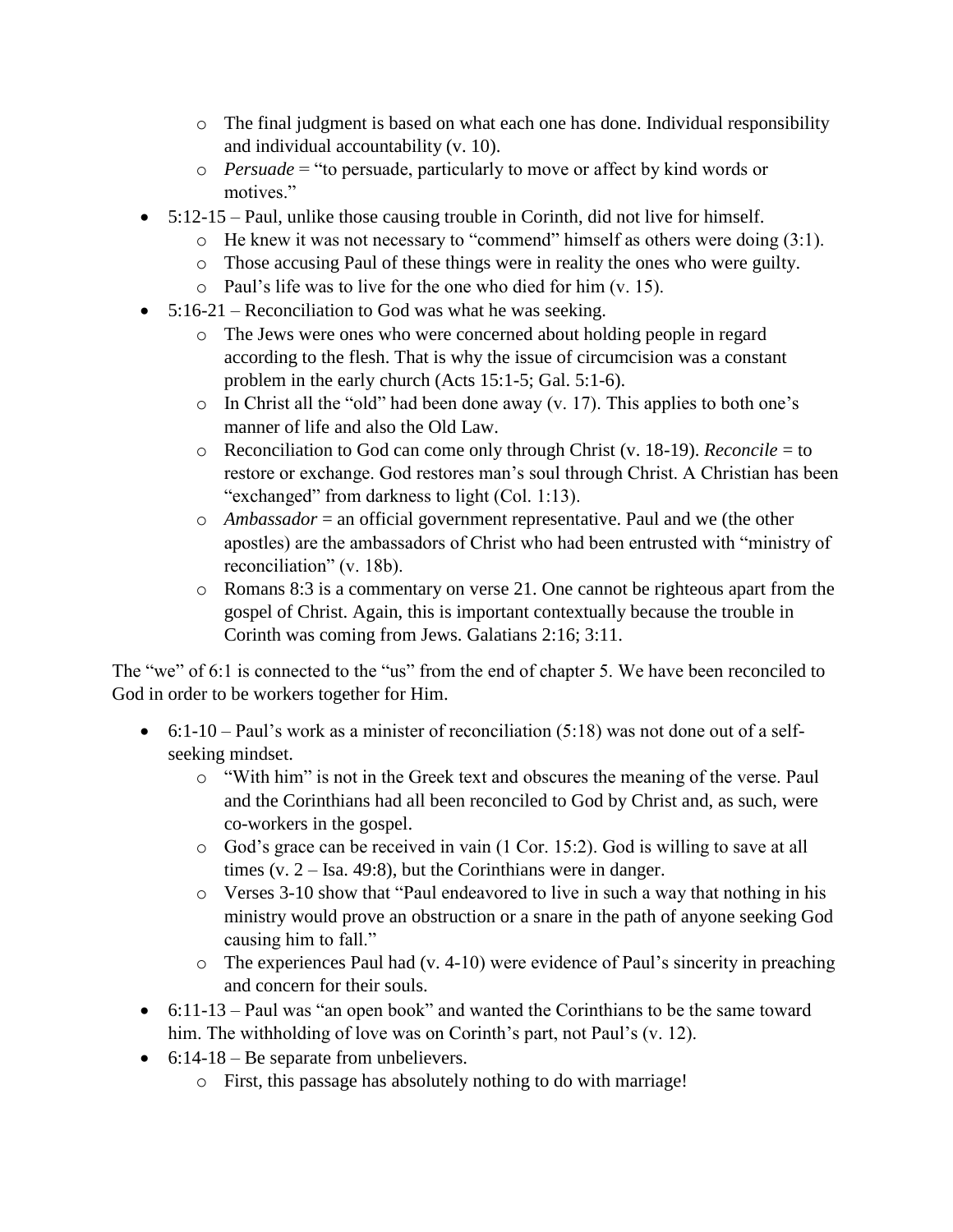- o Second, Paul addressed the issue of marriage to an unbeliever in 1 Cor. 7:12-14. Peter did the same in 1 Pet. 3:1-6.
- o The church was beginning to yoke itself to false apostles and that was what he was trying to prevent. He asked a series of rhetorical questions to make his point (v. 14b-16a).
- $\bullet$  7:1 The thought is continued into chapter 7. The promises of 6:17-18.
- $\bullet$  7:2-12 Paul desired that the Corinthians "open up" to him. He was being charged with wrong, corruption, and fraud (v. 2). They should have known better!
	- o One way they should have known better was by their relationship with each other and with Titus (v. 5-7).
	- o Another way they should have known better was because of the first letter he wrote and his joy over their response to it (v. 8-12).
- $\bullet$  7:13-16 Paul expresses his joy and confidence in the Corinthians. They were respectful and loving.

Chapters 8-9 discuss an effort that the Corinthians had started "a year ago" (8:10). They had started taking up a collection for needy Christians in Jerusalem (1 Cor. 16:1-3). Romans 15:25- 27 mentions the same contribution. We learn a great deal about giving money to the Lord in these two chapters.

- $\bullet$  8:1-9 Abound in giving.
	- o One thing that sticks out in the section is that even though Macedonia was poor, they gave even so.
	- o *Liberality* (v. 2) refers to their giving as "uncalculating and free from ulterior motives."
	- o Their willingness and love caused them to exceed what Paul expected.
	- o Basically, they asked Paul if they could help in the collection which is called a gift and ministering to the saints.
	- o Verse 5 is THE key to giving. There must be first a total commitment to God by the giver. Why are church budgets not met? Why can't local congregations "afford" to be more involved in the local community, but send money overseas and around the country? Is it possible that congregations are comfortable to let others do the work they are not willing to do?
	- o Giving is called a gift, service to saints, grace, and a proof of the sincerity of Christian love. Christ is used as the example of giving (v. 9).
- $\bullet$  8:10-15 Finish what you started!
	- o Generosity and sincerity is tested by willingness, not wealth (v. 12). The poor and the rich can be equally generous, even though one may give more physically.
	- o Exodus 16:17-21; 1 Timothy 6:9-11.
- 8:16-24 The collection delivered in honesty.
	- o Traveling with a large sum of money could be cause for some to question Paul's honesty. There were three men, including Titus, who traveled with the money to avoid what is mentioned in verse 20.
- $\bullet$  9:1-5 Corinth's zeal inspired others to help the needy.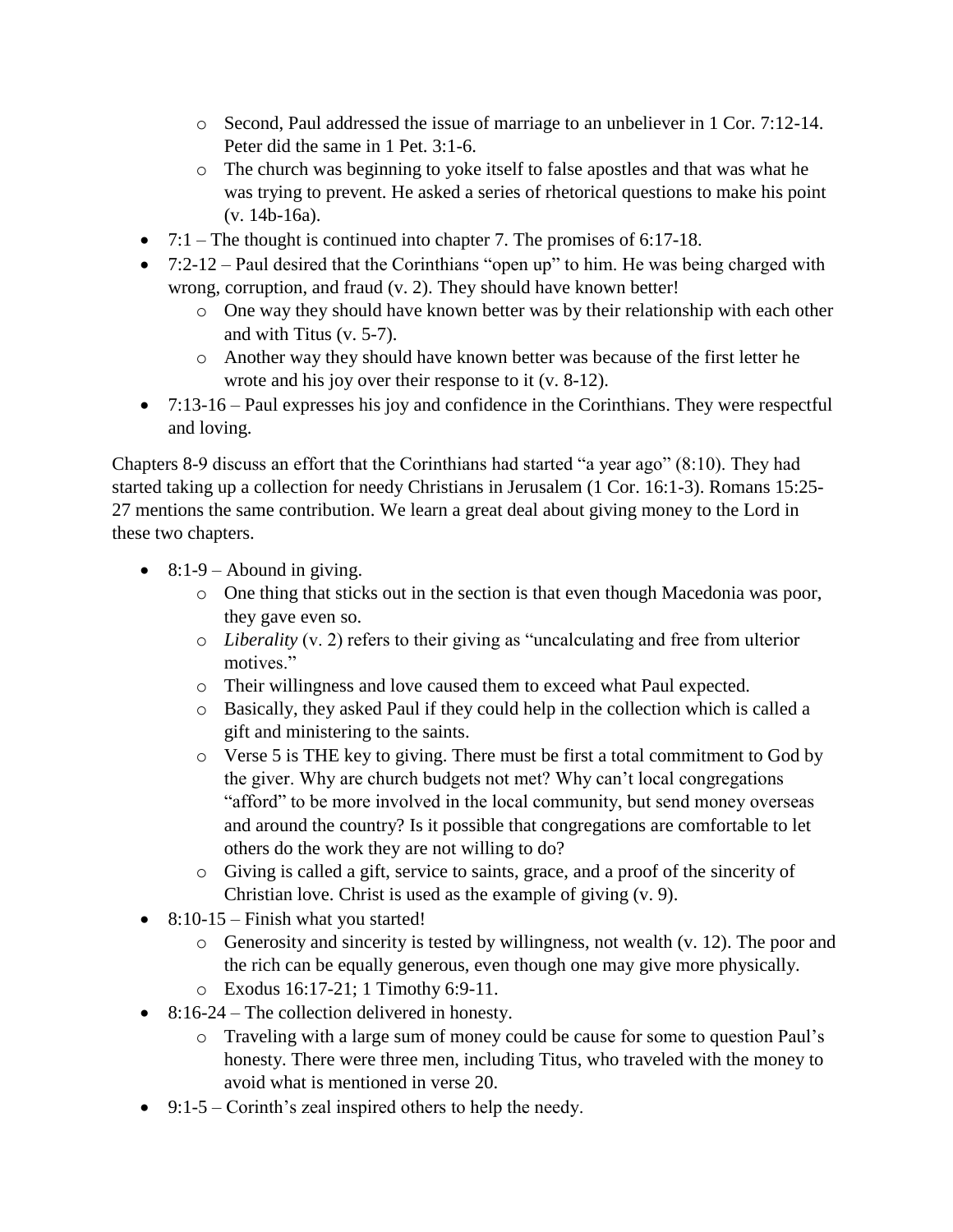- o He didn't want Corinth to be unprepared or ashamed when the collection was being taken up by the brethren he sent.
- $\bullet$  9:6-11 The proper manner of giving.
	- $\circ$  Purposes = a set aside, chosen ahead giving. Not grudgingly = not out of sorrow.
	- $\circ$  Of necessity = out of distress. Cheerful = joyous, merry.
	- o Verse 9 is a quote of Psalm 112:9 that speaks of the man who fears God.
- $\bullet$  9:12-15 The results of the gift.
	- o Needs of the saints are met.
	- o Thanksgiving to God.
	- o "Their action not only rendered service to those in need, but also their contribution was an act of service to God. If one understands this spiritual insight, giving will not be as a burden which is compulsory, but it will be understood as a privilege of grace that enriches the soul of the giver and returns praise to God."

Chapters 10-13 were written by Paul to defend his apostleship and serve as a warning to the false teachers who were challenging his authority. The tone of the letter changes at this point.

- $\bullet$  10:1-6 The battle that was/is being fought.
	- o Meekness of Christ did not mean an absence of sternness (Matt. 11:28-30; 23).
	- o Gentleness of Christ is a reference to His fairness or equity. Paul's accusers were not equitable – v.  $10-11$ .
	- $\circ$  Verse 2 is a warning to the Corinthians about accepting the mindset of his false accusers.
	- o Verses 3-5 illustrate the battle that he was fighting. He did not do what he did out of fleshly (carnal) motivations.
	- o We are in a fight for the minds (hearts) of men and our weapon is the word of God – Eph. 6:10-18; 1 Thes. 5:8.
	- o Think about the spiritual battle we're in: *strongholds* = a fortification, fortress; *imaginations* = reckoning, calculation; *high thing* = elevation, i.e., pride.
	- o The goal *bring every thought into captivity to the obedience of Christ*.
	- o We have to be able to reason from the Scriptures, not just talk "about" them. This takes a great deal of time and effort on our part.
	- o Verse 6 Paul was willing to give people time to repent, but would deal with situations as needed.
- 10:7-11 Paul would be consistent in word and action.
	- o This section reveals the modus operandi of his opponents (v. 10).
	- o They were charging Paul with being a coward in face-to-face dealings.
	- o *Casting down* (v. 5) and *destruction* (v. 10) are from the same Greek word. Some things needed to be cast down, but he wanted to edify the faithful.
- $\bullet$  10:12-18 Paul's concern was being approved by God, not men.
	- o This whole section here covers the charges that were being made against him while he wasn't there.
	- o The false apostles compared themselves with each other, boasted about things they did not do, and abused their self-given authority.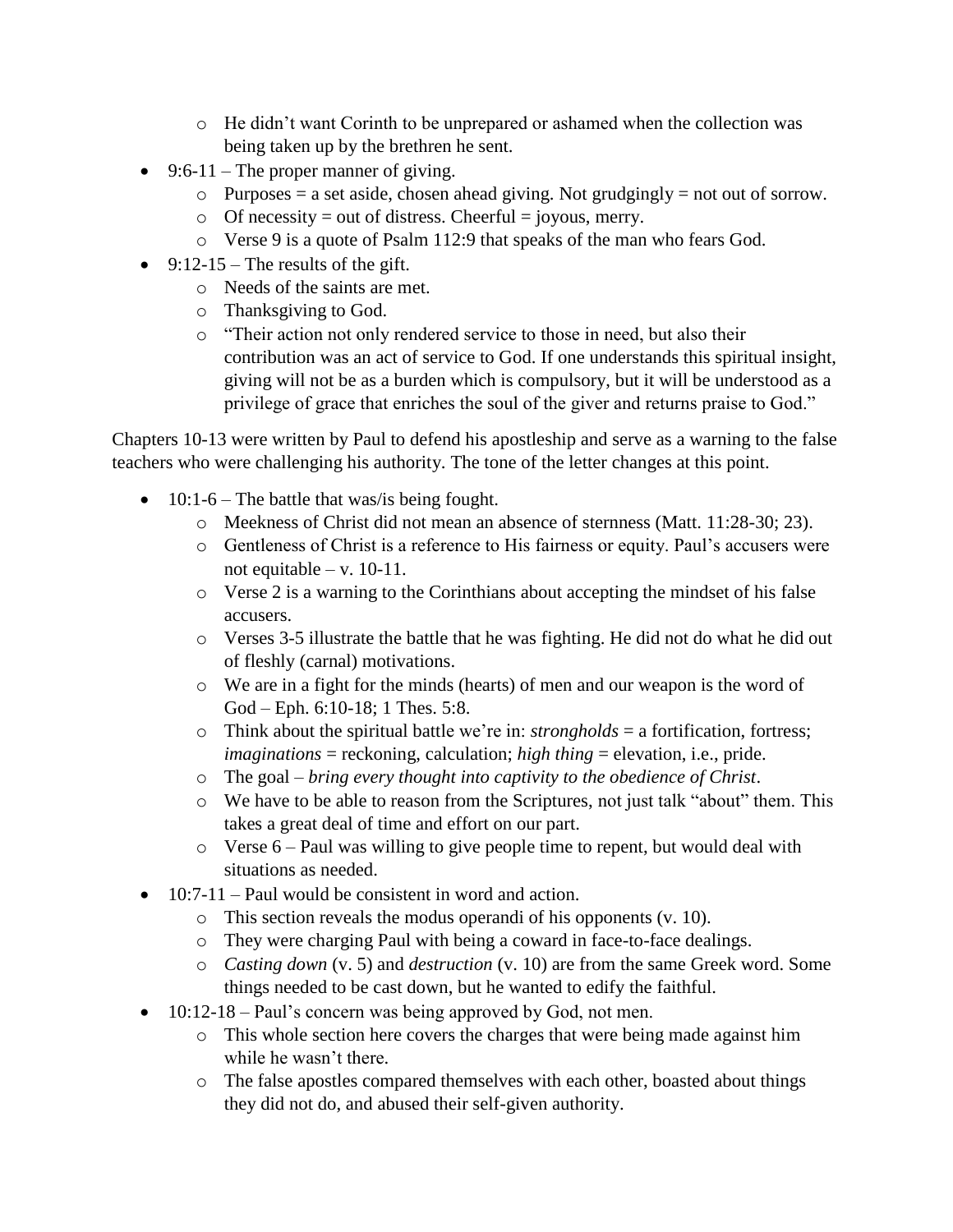Chapter 11 is the strongest of Paul's defenses against the "false apostles" who were in the process of deceiving the Corinthians.

- $\bullet$  11:1-6 Paul's fear for Corinth.
	- o One point that becomes clear in this chapter is that the false apostles in Corinth had been slandering Paul. Slander – "oral defamation, in which someone tells one or more persons an untruth about another which will harm the reputation of the one defamed."
	- $\circ$  Proverbs 26:4-5.
	- o Paul had a zeal for the church and did not want them to be lost by the subtlety of false teachers. They had been tolerating men who were preaching "another" Jesus.
	- o Verse 5 contains sarcasm against the false apostles.
- $\bullet$  11:7-15 Paul received no compensation from Corinth in order to prevent any misunderstandings.
	- o Paul had worked with his own hands to meet his needs (Acts 18:1-3; 2 Thes. 3:8- 9).
	- o He received financial support from people in the brotherhood (Phil. 4:15-17).
	- o "Robbed other churches" is a use of sarcasm.
	- $\circ$  He did these things because he loved them (v. 11). He would keep conducting himself that way in order to show his consistency.
	- o Verses 13-15 it seems that the false apostles were using this topic to say that Paul himself was not a true apostle. Satan deceived Eve (Gen. 3:1-5) through subtlety and false teachers often do the same (Jude 4).
	- o Satan is deceptive (Eph. 6:11) and strong (1 Pet. 5:8), but he cannot overpower God's child (Jas. 4:7).
- 11:16-21 He's going to "boast a little" in order to silence his critics.
	- o They boasted according to the flesh and he is getting ready to do the same in order to answer them (Pro. 26:5).
	- $\circ$  False teachers had charged him falsely 10:10-11. He is getting ready to answer that charge.
- 11:22-28 His troubles proved that he was anything but weak and cowardly!
	- o Verse 22 shows that these trouble makers were Jews. This is nothing new for Paul (Acts 9:23).
	- o Forty stripes, minus one Deut. 25:1-3. 5 times! 195 "stripes."
	- o Beaten with rods Acts 16:22-23.
	- $\circ$  Stoned Acts 14:19.
	- o Shipwreck Acts 27.
	- o Apart from all this his concern was "for all the churches."
- 11:29-33 None of the false teachers had gone through what Paul had gone through for the benefit of others. Even right after his conversion, he was persecuted (Acts 9:23-25).

Paul's continued defense of his apostleship.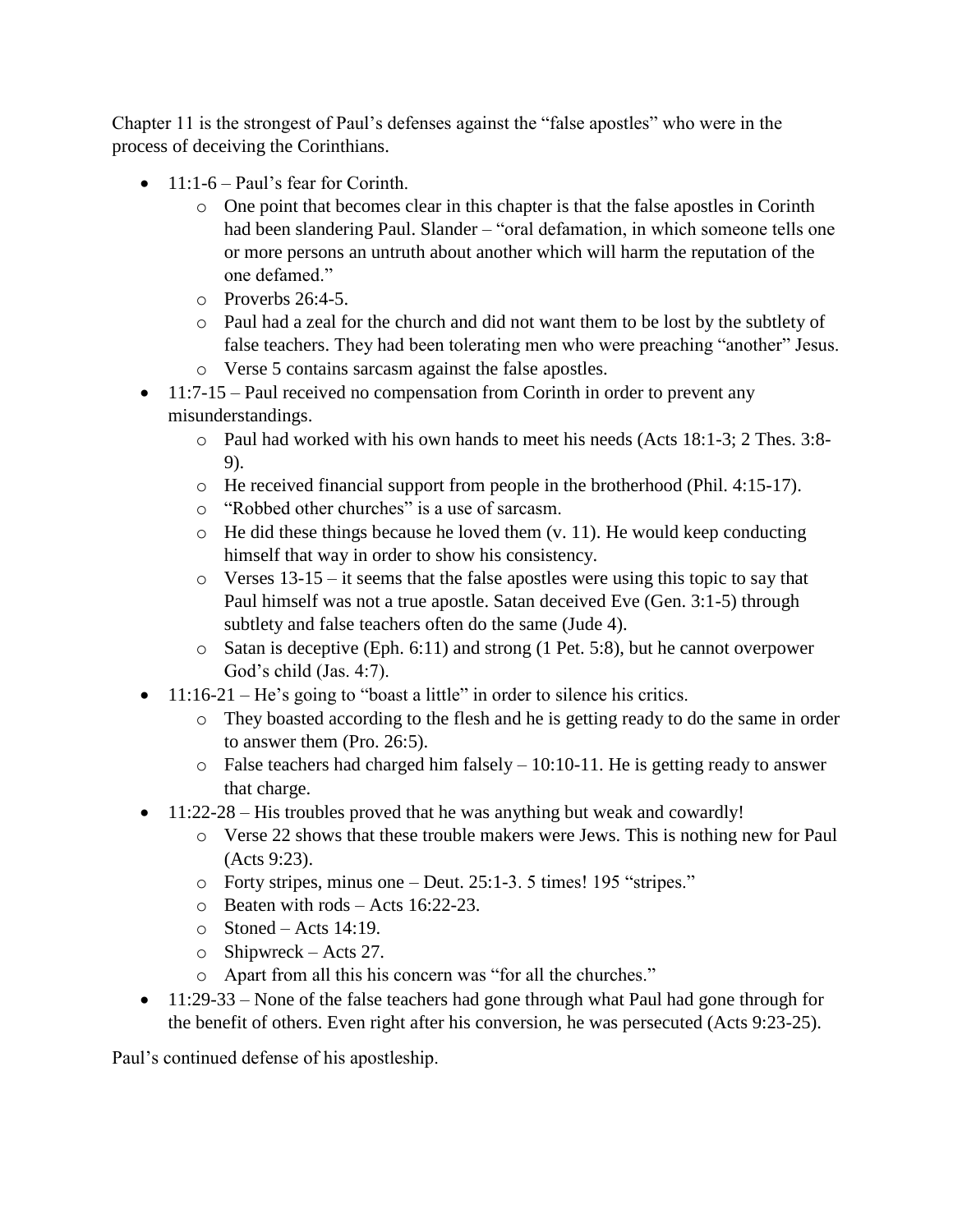- 12:1-6 Paul uses a revelation from fourteen years prior as an example of his authority. While it was not expedient to be boastful, the false apostles had put him in such a position as made it necessary.
	- o Paul (v. 6-7) had been caught up into the third heaven. We have the sky (Gen. 1:1; 2:1); the realm of the sun, moon, stars (Matt. 24:39); God's dwelling place (Matt. 6:9).
	- o He calls it paradise (Lk. 23:43; Rev. 2:7).
	- o "Not lawful for a man to utter" we're not told why here. Hebrews 6:19-20 one day that veil will be removed!
	- o His boasting is not about himself (v. 5), but about what God had done for him.
- $\bullet$  12:7-10 Strength in weakness.
	- o False apostles were boasting and they had not received such visions.
	- $\circ$  A "thorn in the flesh" we are not told what it is, so to guess is simply conjecture.
	- o Galatians 4:13-14.
	- o Verses 8-9 gives us insight into "unanswered prayers." Prayer must be asked according to His will (1 Jn. 5:14-15).
	- o In our physical weaknesses, our dependence upon God becomes greater. God can use those things to make us stronger spiritually.
- $\bullet$  12:11-13 Signs of an apostle.
	- o He was "compelled" (made necessary, forced) into boasting because of false accusations.
	- o "Signs of an apostle" Mark 16:17-18, 20. Those signs could be passed on only through the laying on of the hands of the apostles (Acts 8:18-19).
	- o They were not inferior to any church, but the issue of financially supporting Paul obviously caused some trouble with the false apostles. He asks for the church's forgiveness.
- $\bullet$  12:14-21 Paul was ready for a third visit.
	- o His concern was for the souls of the people. He loved them as a parent loves and provides for a child.
	- o He was charged with being tricky and deceitful (v. 16), but they know that he did not take advantage of them. Neither did Titus (v. 17-18).
	- o Everything he did was for the good of the church (v. 19).
	- o At the time of writing, he was concerned that they were in sin and, that when he got there, things would not go as he wished they would (v. 20).
	- o He would have been humiliated by finding such conditions and he would have been in mourning because they had not repented (v. 21).

Paul's desire for the church on his third visit. We have record of only his first visit (Acts 18:1-8).

- $\bullet$  13:1-6 He didn't want to have to come in power.
	- o 12:20-21 were a warning about what might happen if they had not repented by the time he got there.
	- $\circ$  Two or three witnesses OT Deut. 19:15. NT Matt. 18:16.